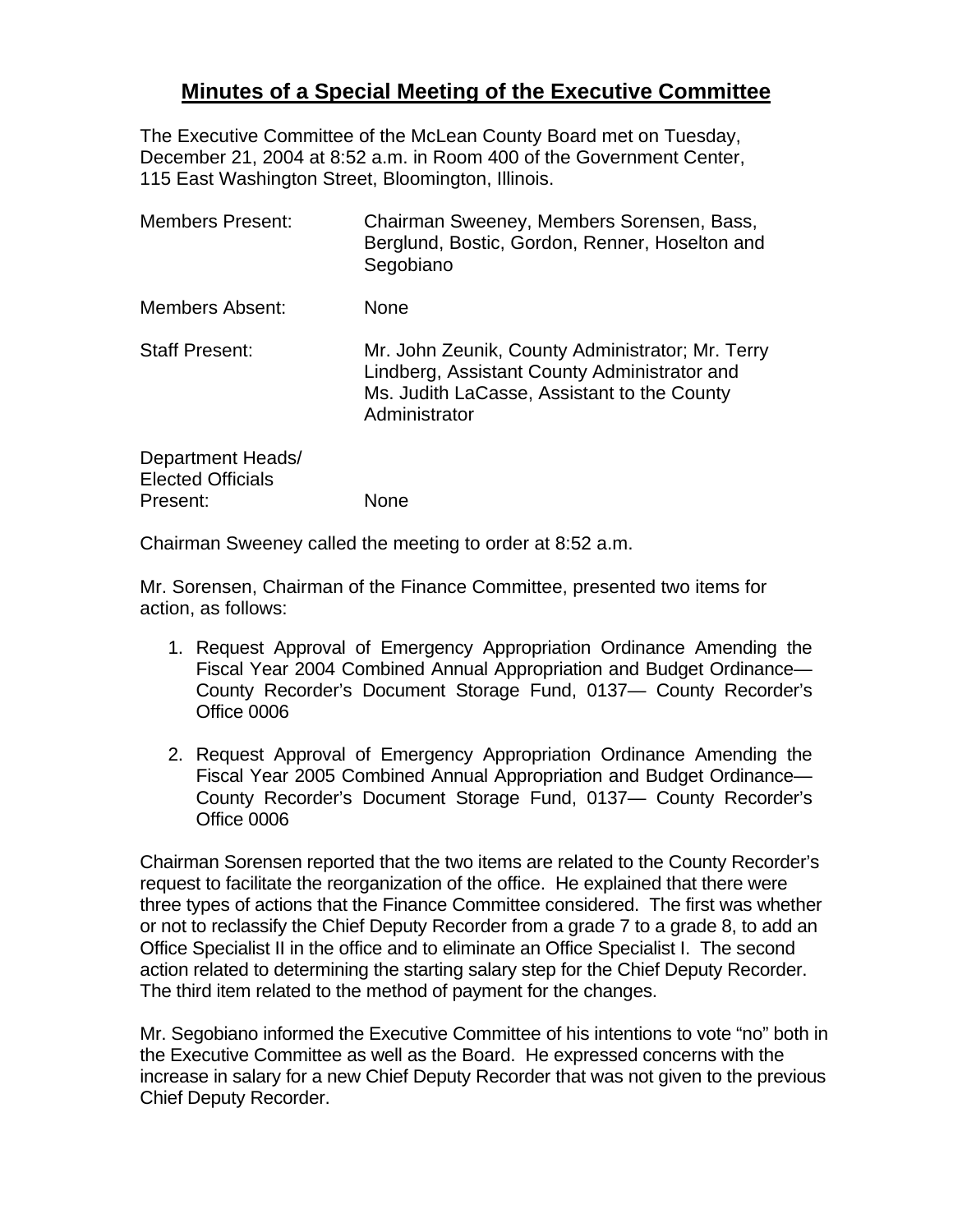Minutes of the Special Executive Committee Meeting December 21, 2004 Page Two

Mr. Sorensen explained that the Finance Committee has historically been inclined to grant newly elected officials some level of discretion in terms of reorganizing their office even when it requires reclassification of a position. He further explained that this is still the lowest pay grade of a Chief Deputy in any elected office.

Ms. Bostic expressed her concern for approving this significant increase in salary before the individual demonstrates his capability. She recommended that the increase be deferred until the new Chief Deputy Recorder proves his ability in the job.

> Motion by Sorensen/Berglund to recommend approval of the following items:

> Request Approval of Emergency Appropriation Ordinance Amending the Fiscal Year 2004 Combined Annual Appropriation and Budget Ordinance—County Recorder's Document Storage Fund, 0137— County Recorder's Office 0006

> Request Approval of Emergency Appropriation Ordinance Amending the Fiscal Year 2005 Combined Annual Appropriation and Budget Ordinance—County Recorder's Document Storage Fund, 0137— County Recorder's Office 0006.

Roll Call vote:

| <b>Member Sorensen:</b> | Yes |
|-------------------------|-----|
| Member Bass:            | No  |
| Member Berglund:        | Yes |
| <b>Member Gordon:</b>   | Yes |
| <b>Member Bostic:</b>   | No  |
| Member Segobiano:       | No  |
| <b>Member Renner:</b>   | Yes |
| <b>Member Hoselton:</b> | N٥  |

Since the vote resulted in a 4-4 tie, pursuant to Robert's Rules, the Chairman is required to break the tie. Chairman Sweeney advised the Committee that he would vote "YES" in order to send this item to the Board for further discussion and action.

Chairman Sweeney: Yes

The motion passed on a 5-4 vote.